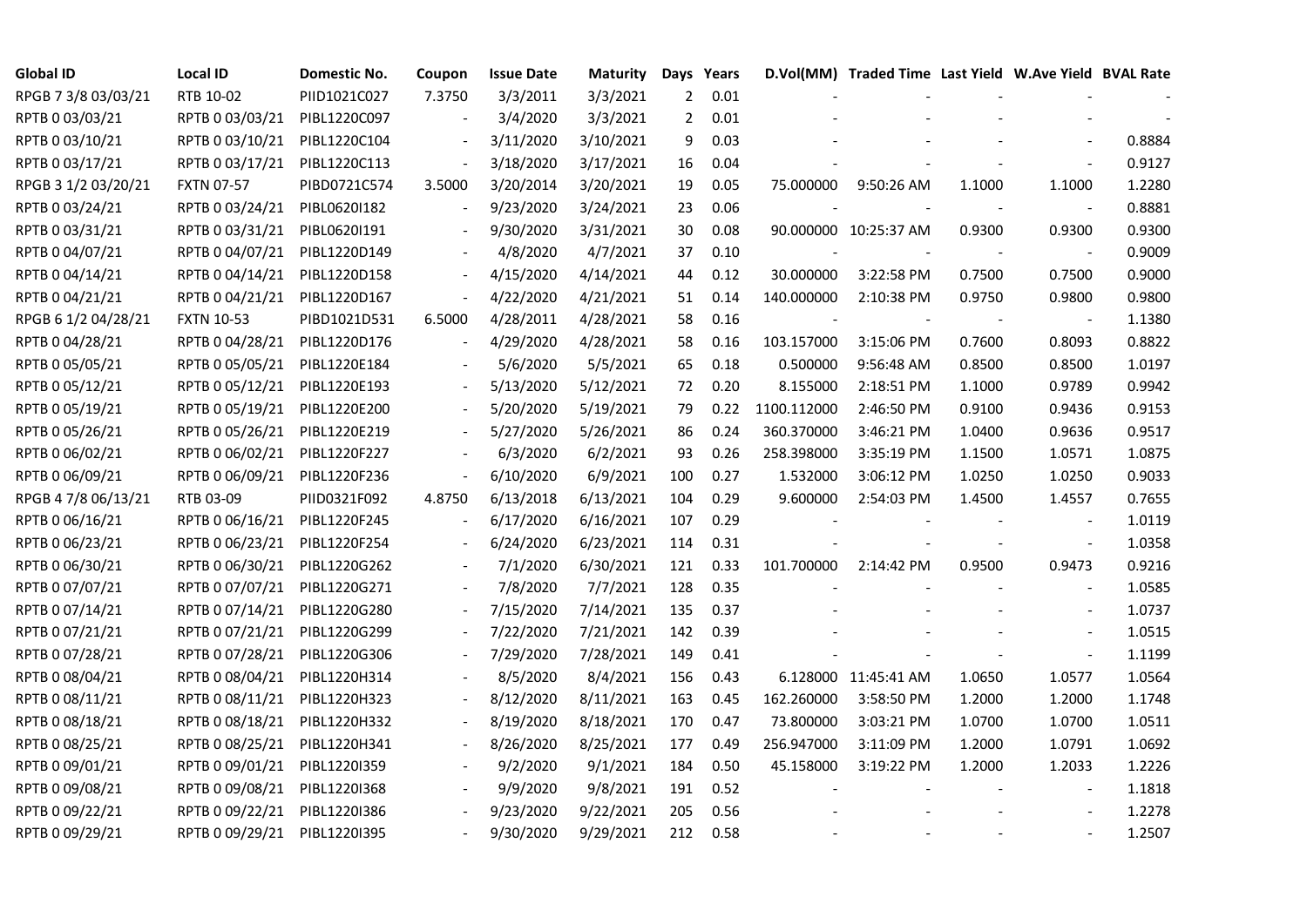| <b>Global ID</b>     | <b>Local ID</b>   | Domestic No. | Coupon                   | <b>Issue Date</b>     | <b>Maturity</b> |     | Days Years |             | D.Vol(MM) Traded Time Last Yield W.Ave Yield BVAL Rate |        |                          |        |
|----------------------|-------------------|--------------|--------------------------|-----------------------|-----------------|-----|------------|-------------|--------------------------------------------------------|--------|--------------------------|--------|
| RPTB 0 10/06/21      | RPTB 0 10/06/21   | PIBL1220J401 |                          | 10/7/2020             | 10/6/2021       | 219 | 0.60       |             |                                                        |        |                          | 1.2723 |
| RPTB 0 10/13/21      | RPTB 0 10/13/21   | PIBL1220J410 |                          | 10/14/2020            | 10/13/2021      | 226 | 0.62       |             |                                                        |        |                          | 1.2962 |
| RPGB 5 3/4 10/20/21  | RTB 10-03         | PIID1021J039 | 5.7500                   | 10/20/2011 10/20/2021 |                 | 233 | 0.64       |             |                                                        |        |                          | 1.4495 |
| RPTB 0 10/20/21      | RPTB 0 10/20/21   | PIBL1220J429 |                          | 10/21/2020            | 10/20/2021      | 233 | 0.64       |             |                                                        |        |                          | 1.3444 |
| RPTB 0 10/27/21      | RPTB 0 10/27/21   | PIBL1220J438 |                          | 10/28/2020 10/27/2021 |                 | 240 | 0.66       |             | 2.885000 11:49:05 AM                                   | 1.3500 | 1.3500                   | 1.3535 |
| RPTB 0 11/03/21      | RPTB 0 11/03/21   | PIBL1220K445 |                          | 11/4/2020             | 11/3/2021       | 247 | 0.68       |             | 350.000000 10:27:43 AM                                 | 1.3990 | 1.3990                   | 1.3990 |
| RPTB 0 11/10/21      | RPTB 0 11/10/21   | PIBL1220K454 |                          | 11/11/2020            | 11/10/2021      | 254 | 0.70       | 4.270000    | 2:38:27 PM                                             | 1.4500 | 1.4500                   | 1.3901 |
| RPTB 0 11/17/21      | RPTB 0 11/17/21   | PIBL1220K463 |                          | 11/18/2020 11/17/2021 |                 | 261 | 0.72       |             |                                                        |        | $\overline{\phantom{a}}$ | 1.4084 |
| RPGB 5 3/4 11/24/21  | <b>FXTN 10-55</b> | PIBD1021K551 | 5.7500                   | 11/24/2011 11/24/2021 |                 | 268 | 0.73       | 12.300000   | 2:23:41 PM                                             | 1.5850 | 1.5850                   | 1.6349 |
| RPTB 0 11/24/21      | RPTB 0 11/24/21   | PIBL1220K472 |                          | 11/25/2020            | 11/24/2021      | 268 | 0.73       |             | 600.000000 10:28:40 AM                                 | 1.3990 | 1.3990                   | 1.3990 |
| RPTB 0 12/01/21      | RPTB 0 12/01/21   | PIBL1220L480 |                          | 12/2/2020             | 12/1/2021       | 275 | 0.75       | 1.000000    | 2:09:58 PM                                             | 1.4500 | 1.4500                   | 1.4582 |
| RPTB 0 12/07/21      | RPTB 0 12/07/21   | PIBL1220L499 |                          | 12/9/2020             | 12/7/2021       | 281 | 0.77       |             | 0.506000 10:39:32 AM                                   | 1.4900 | 1.4900                   | 1.4680 |
| RPTB 0 12/15/21      | RPTB 0 12/15/21   | PIBL1220L505 |                          | 12/16/2020            | 12/15/2021      | 289 | 0.79       |             |                                                        |        | $\overline{\phantom{a}}$ | 1.4860 |
| RPTB 0 01/05/22      | RPTB 0 01/05/22   | PIBL1221A015 |                          | 1/6/2021              | 1/5/2022        | 310 | 0.85       |             |                                                        |        | $\blacksquare$           | 1.4704 |
| RPTB 0 01/12/22      | RPTB 0 01/12/22   | PIBL1221A024 |                          | 1/13/2021             | 1/12/2022       | 317 | 0.87       | 20.980000   | 3:42:31 PM                                             | 1.5650 | 1.5973                   | 1.6625 |
| RPGB 63/8 01/19/22   | <b>FXTN 10-54</b> | PIBD1022G545 | 6.3750                   | 7/19/2011             | 1/19/2022       | 324 | 0.89       |             |                                                        |        | $\overline{\phantom{a}}$ | 1.5268 |
| RPTB 0 01/19/22      | RPTB 0 01/19/22   | PIBL1221A033 |                          | 1/20/2021             | 1/19/2022       | 324 | 0.89       | 17.100000   | 3:01:31 PM                                             | 1.5500 | 1.5500                   | 1.3933 |
| RPGB 4 01/26/22      | <b>FXTN 05-74</b> | PIBD0522A747 | 4.0000                   | 1/26/2017             | 1/26/2022       | 331 | 0.91       | 39.800000   | 3:36:31 PM                                             | 1.7500 | 1.7247                   | 1.6252 |
| RPTB 0 01/26/22      | RPTB 0 01/26/22   | PIBL1221A042 | $\blacksquare$           | 1/27/2021             | 1/26/2022       | 331 | 0.91       | 1776.380000 | 2:28:21 PM                                             | 1.8000 | 1.7549                   | 1.7526 |
| RPTB 0 02/02/22      | RPTB 0 02/02/22   | PIBL1221B050 |                          | 2/3/2021              | 2/2/2022        | 338 | 0.93       | 607.922000  | 3:24:18 PM                                             | 1.3000 | 1.4725                   | 1.5913 |
| RPTB 0 02/09/22      | RPTB 0 02/09/22   | PIBL1221B069 | $\overline{\phantom{a}}$ | 2/10/2021             | 2/9/2022        | 345 | 0.95       | 800.000000  | 2:50:40 PM                                             | 1.7600 | 1.7600                   | 1.4777 |
| RPTB 0 02/16/22      | RPTB 0 02/16/22   | PIBL1221B078 |                          | 2/17/2021             | 2/16/2022       | 352 | 0.96       | 1716.889000 | 2:58:23 PM                                             | 1.8000 | 1.7656                   | 1.7364 |
| RPTB 0 02/23/22      | RPTB 0 02/23/22   | PIBL1221B087 | $\blacksquare$           | 2/24/2021             | 2/23/2022       | 359 | 0.98       | 160.163000  | 3:51:29 PM                                             | 1.6250 | 1.5802                   | 1.5362 |
| RPGB 15 03/14/22     | <b>FXTN 20-02</b> | PIBD2022C021 | 15.0000                  | 3/14/2002             | 3/14/2022       | 378 | 1.04       |             |                                                        |        |                          | 1.6661 |
| RPGB 4 3/4 07/04/22  | <b>FXTN 03-24</b> | PIBD0322G247 | 4.7500                   | 7/4/2019              | 7/4/2022        | 490 | 1.34       | 323.000000  | 2:41:28 PM                                             | 1.8000 | 1.8028                   | 1.7968 |
| RPGB 4 7/8 08/02/22  | <b>FXTN 10-56</b> | PIBD1022H562 | 4.8750                   | 8/2/2012              | 8/2/2022        | 519 | 1.42       |             |                                                        |        |                          | 1.8417 |
| RPGB 4 3/4 09/13/22  | <b>FXTN 10-57</b> | PIBD1022I570 | 4.7500                   | 9/13/2012             | 9/13/2022       | 561 | 1.54       |             |                                                        |        | $\sim$                   | 1.8588 |
| RPGB 12 3/4 10/17/22 | <b>FXTN 20-03</b> | PIBD2022J033 | 12.7500                  | 10/17/2002 10/17/2022 |                 | 595 | 1.63       |             |                                                        |        | $\overline{\phantom{a}}$ | 1.9355 |
| RPGB 4 5/8 12/04/22  | RTB 05-11         | PIID0522L114 | 4.6250                   | 12/4/2017             | 12/4/2022       | 643 | 1.76       | 1322.000000 | 3:06:00 PM                                             | 1.9500 | 1.9123                   | 1.9251 |
| RPGB 4 12/06/22      | <b>FXTN 10-58</b> | PIBD1022L585 | 4.0000                   | 12/6/2012             | 12/6/2022       | 645 | 1.77       |             | 372.000000 10:16:07 AM                                 | 2.0000 | 2.0000                   | 2.0494 |
| RPGB 4 3/8 02/11/23  | RTB 03-10         | PIID0323B101 | 4.3750                   | 2/11/2020             | 2/11/2023       | 712 | 1.95       | 123.869500  | 3:40:07 PM                                             | 2.2350 | 2.1416                   | 2.1829 |
| RPGB 13 02/20/23     | <b>FXTN 20-04</b> | PIBD2023B048 | 13.0000                  | 2/20/2003             | 2/20/2023       | 721 | 1.97       |             |                                                        |        |                          | 2.0908 |
| RPGB 5 1/2 03/08/23  | <b>FXTN 05-75</b> | PIBD0523C752 | 5.5000                   | 3/8/2018              | 3/8/2023        | 737 | 2.02       |             |                                                        |        |                          | 2.1010 |
| RPGB 3 1/2 04/21/23  | <b>FXTN 07-58</b> | PIBD0723D588 | 3.5000                   | 4/21/2016             | 4/21/2023       | 781 | 2.14       |             | 6.300000 11:49:26 AM                                   | 2.2700 | 2.2700                   | 2.1599 |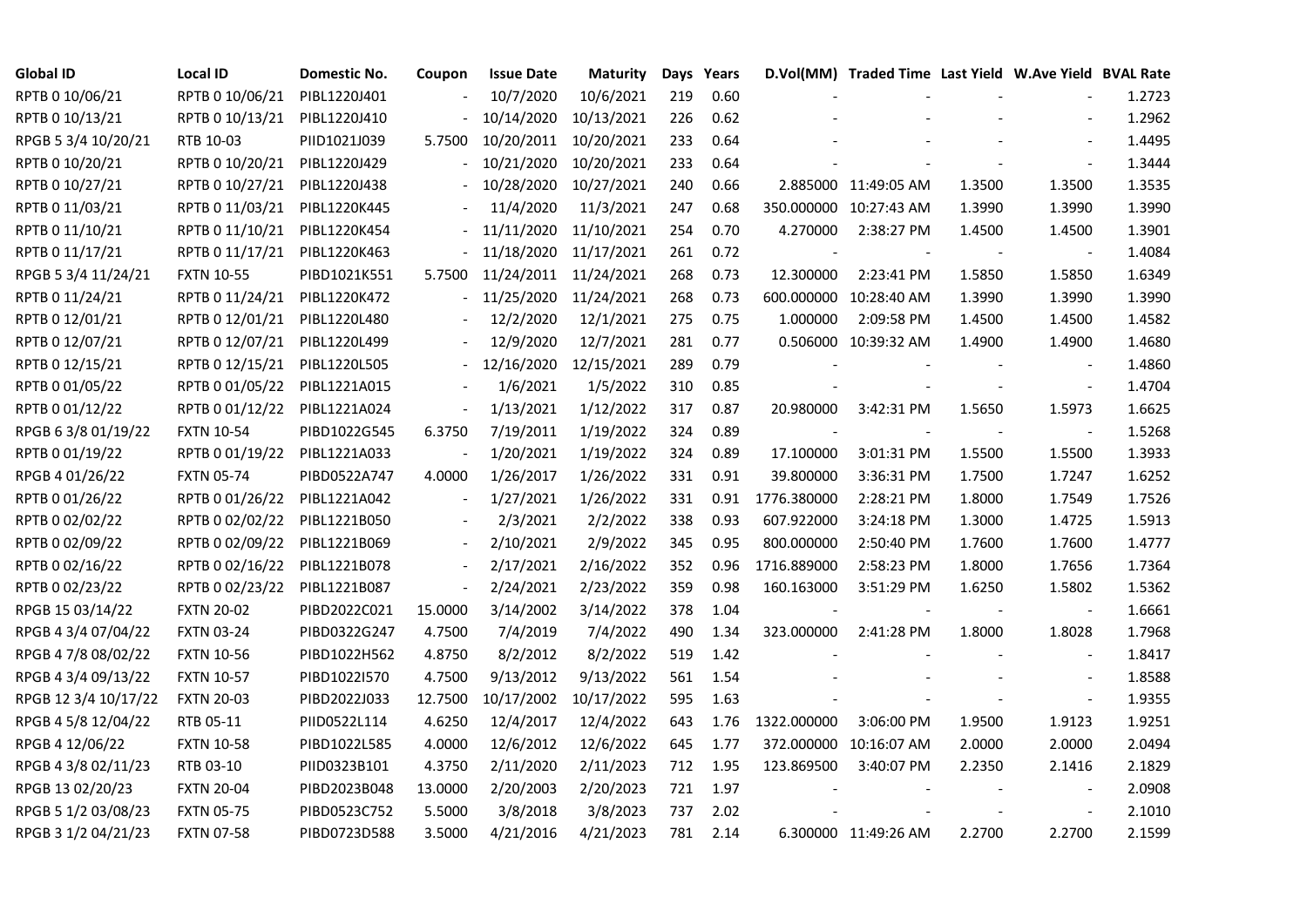| <b>Global ID</b>     | <b>Local ID</b>   | Domestic No. | Coupon  | <b>Issue Date</b> | <b>Maturity</b>       | Days | Years |                         | D.Vol(MM) Traded Time Last Yield W.Ave Yield BVAL Rate |        |                          |        |
|----------------------|-------------------|--------------|---------|-------------------|-----------------------|------|-------|-------------------------|--------------------------------------------------------|--------|--------------------------|--------|
| RPGB 11 7/8 05/29/23 | <b>FXTN 20-05</b> | PIBD2023E054 | 11.8750 | 5/29/2003         | 5/29/2023             | 819  | 2.24  |                         |                                                        |        |                          | 2.1815 |
| RPGB 3 1/4 08/15/23  | RTB 10-04         | PIID1023H046 | 3.2500  | 8/15/2013         | 8/15/2023             | 897  | 2.46  | 1313.500000             | 2:21:14 PM                                             | 2.5000 | 2.4257                   | 2.3672 |
| RPGB 2 3/8 09/10/23  | <b>FXTN 03-25</b> | PIBD0323I252 | 2.3750  | 9/10/2020         | 9/10/2023             | 923  | 2.53  |                         | 51.980000 10:18:24 AM                                  | 2.2500 | 2.2500                   | 2.2832 |
| RPGB 11 3/8 10/23/23 | <b>FXTN 20-06</b> | PIBD2023J068 | 11.3750 | 10/23/2003        | 10/23/2023            | 966  | 2.65  |                         |                                                        |        | $\blacksquare$           | 2.3146 |
| RPGB 6 1/4 03/12/24  | RTB 05-12         | PIID0524C129 | 6.2500  | 3/12/2019         | 3/12/2024 1,107       |      | 3.03  | 211.110000              | 3:57:04 PM                                             | 2.4800 | 2.4297                   | 2.4125 |
| RPGB 4 1/2 04/20/24  | <b>FXTN 07-59</b> | PIBD0724D595 | 4.5000  | 4/20/2017         | 4/20/2024 1,146       |      | 3.14  |                         |                                                        |        | $\sim$                   | 2.4608 |
| RPGB 12 3/8 06/03/24 | <b>FXTN 20-07</b> | PIBD2024F075 | 12.3750 | 6/3/2004          | 6/3/2024 1,190        |      | 3.26  |                         |                                                        |        | $\overline{\phantom{a}}$ | 2.5086 |
| RPGB 12 7/8 08/05/24 | <b>FXTN 20-08</b> | PIBD2024H086 | 12.8750 | 8/5/2004          | 8/5/2024 1,253        |      | 3.43  |                         |                                                        |        | $\bar{\phantom{a}}$      | 2.5601 |
| RPGB 4 1/8 08/20/24  | <b>FXTN 10-59</b> | PIBD1024H595 | 4.1250  | 8/20/2014         | 8/20/2024 1,268       |      | 3.47  | 1.100000                | 3:24:11 PM                                             | 2.6500 | 2.6500                   | 2.4959 |
| RPGB 4 1/4 10/17/24  | <b>FXTN 05-76</b> | PIBD0524J762 | 4.2500  | 10/17/2019        | 10/17/2024 1,326      |      | 3.63  |                         |                                                        |        |                          | 2.5329 |
| RPGB 13 3/4 11/11/24 | <b>FXTN 20-09</b> | PIBD2024K091 | 13.7500 | 11/11/2004        | 11/11/2024 1,351      |      | 3.70  |                         |                                                        |        | $\sim$                   | 2.6443 |
| RPGB 5 3/4 04/12/25  | <b>FXTN 07-61</b> | PIBD0725D618 | 5.7500  | 4/12/2018         | 4/12/2025 1,503       |      | 4.12  | 0.050000                | 9:52:52 AM                                             | 2.9000 | 2.9000                   | 2.6337 |
| RPGB 12 1/8 04/14/25 | <b>FXTN 20-10</b> | PIBD2025D103 | 12.1250 | 4/14/2005         | 4/14/2025 1,505       |      | 4.12  |                         |                                                        |        | $\overline{\phantom{a}}$ | 2.6905 |
| RPGB 2 5/8 08/12/25  | RTB 05-13         | PIID0525H130 | 2.6250  | 8/12/2020         | 8/12/2025 1,625       |      | 4.45  | 1519.110000             | 3:43:36 PM                                             | 2.8300 | 2.8248                   | 2.8271 |
| RPGB 3 5/8 09/09/25  | <b>FXTN 10-60</b> | PIBD10251608 | 3.6250  | 9/9/2015          | 9/9/2025 1,653        |      | 4.53  | 131.750000              | 3:36:24 PM                                             | 2.8000 | 2.8325                   | 2.8569 |
| RPGB 12 1/8 10/20/25 | <b>FXTN 20-11</b> | PIBD2025J116 | 12.1250 | 10/20/2005        | 10/20/2025 1,694      |      | 4.64  |                         |                                                        |        |                          | 2.9137 |
| RPGB 18 1/4 11/29/25 | <b>FXTN 25-01</b> | PIBD2525K015 | 18.2500 | 11/29/2000        | 11/29/2025 1,734      |      | 4.75  |                         |                                                        |        |                          | 2.9452 |
| RPGB 10 1/4 01/19/26 | <b>FXTN 20-12</b> | PIBD2026A122 | 10.2500 | 1/19/2006         | 1/19/2026 1,785       |      | 4.89  |                         |                                                        |        | $\blacksquare$           | 2.9871 |
| RPGB 6 1/4 02/14/26  | <b>FXTN 07-62</b> | PIBD0726B627 | 6.2500  | 2/14/2019         | 2/14/2026 1,811       |      | 4.96  | 327.701000              | 3:55:20 PM                                             | 3.0500 | 3.0312                   | 3.0273 |
| RPGB 3 1/2 09/20/26  | RTB 10-05         | PIID1026I057 | 3.5000  | 9/20/2016         | 9/20/2026 2,029       |      | 5.56  | 0.190000                | 3:06:02 PM                                             | 2.9300 | 2.9300                   | 2.8984 |
| RPGB 6 1/4 10/20/26  | RTB 15-01         | PIID1526J019 | 6.2500  | 10/20/2011        | 10/20/2026 2,059      |      | 5.64  | 21.290000               | 3:52:52 PM                                             | 3.5000 | 3.1426                   | 3.0425 |
| RPGB 8 12/07/26      | <b>FXTN 20-13</b> | PIBD2026L139 | 8.0000  | 12/7/2006         | 12/7/2026 2,107       |      | 5.77  |                         |                                                        |        |                          | 3.2210 |
| RPGB 5 3/8 03/01/27  | RTB 15-02         | PIID1527C023 | 5.3750  | 3/1/2012          | 3/1/2027 2,191        |      | 6.00  |                         |                                                        |        | $\blacksquare$           | 3.2887 |
| RPGB 4 3/4 05/04/27  | <b>FXTN 10-61</b> | PIBD1027E617 | 4.7500  | 5/4/2017          | 5/4/2027 2,255        |      | 6.17  | 1304.440000             | 3:38:08 PM                                             | 3.5500 | 3.5488                   | 3.5521 |
| RPGB 8 5/8 09/06/27  | <b>FXTN 20-14</b> | PIBD2027I140 | 8.6250  | 9/6/2007          | 9/6/2027 2,380        |      | 6.52  |                         | 26.000000 11:16:36 AM                                  | 3.6250 | 3.6250                   | 3.3966 |
| RPGB 6 1/4 03/22/28  | <b>FXTN 10-63</b> | PIBD1028C635 | 6.2500  | 3/22/2018         | 3/22/2028 2,578       |      | 7.06  | 18.300000               | 3:39:55 PM                                             | 3.9075 | 3.9025                   | 3.3415 |
| RPGB 9 1/2 12/04/28  | <b>FXTN 20-15</b> | PIBD2028L151 | 9.5000  | 12/4/2008         | 12/4/2028 2,835       |      | 7.76  |                         |                                                        |        | $\blacksquare$           | 3.6487 |
| RPGB 6 7/8 01/10/29  | <b>FXTN 10-64</b> | PIBD1029A644 | 6.8750  | 1/10/2019         | 1/10/2029 2,872       |      | 7.86  | 465.397777              | 3:41:50 PM                                             | 3.8000 | 3.8336                   | 3.8036 |
| RPGB 8 3/4 05/27/30  | <b>FXTN 20-16</b> | PIBD2030E166 | 8.7500  | 5/27/2010         | 5/27/2030 3,374       |      | 9.24  |                         | 0.690000 10:39:03 AM                                   | 4.0000 | 4.0000                   | 3.8569 |
| RPGB 2 7/8 07/09/30  | <b>FXTN 10-65</b> | PIBD1030G655 | 2.8750  | 7/9/2020          | 7/9/2030 3,417        |      | 9.36  | 2007.400000 10:58:12 AM |                                                        | 3.8000 | 3.7499                   | 3.7499 |
| RPGB 12 1/2 07/28/30 | <b>FXTN 25-02</b> | PIBD2530G029 | 12.5000 | 7/28/2005         | 7/28/2030 3,436       |      | 9.41  |                         |                                                        |        |                          | 3.8801 |
| RPGB 11 1/4 01/26/31 | <b>FXTN 25-03</b> | PIBD2531A032 | 11.2500 | 1/26/2006         | 1/26/2031 3,618       |      | 9.91  |                         |                                                        |        | $\blacksquare$           | 3.9305 |
| RPGB 8 07/19/31      | <b>FXTN 20-17</b> | PIBD2031G171 | 8.0000  | 7/19/2011         | 7/19/2031 3,792 10.38 |      |       |                         | 7.020000 11:58:18 AM                                   | 3.9800 | 3.9655                   | 4.0019 |
| RPGB 9 3/8 10/05/31  | <b>FXTN 25-04</b> | PIBD2531J042 | 9.3750  | 10/5/2006         | 10/5/2031 3,870 10.60 |      |       |                         |                                                        |        |                          | 3.9846 |